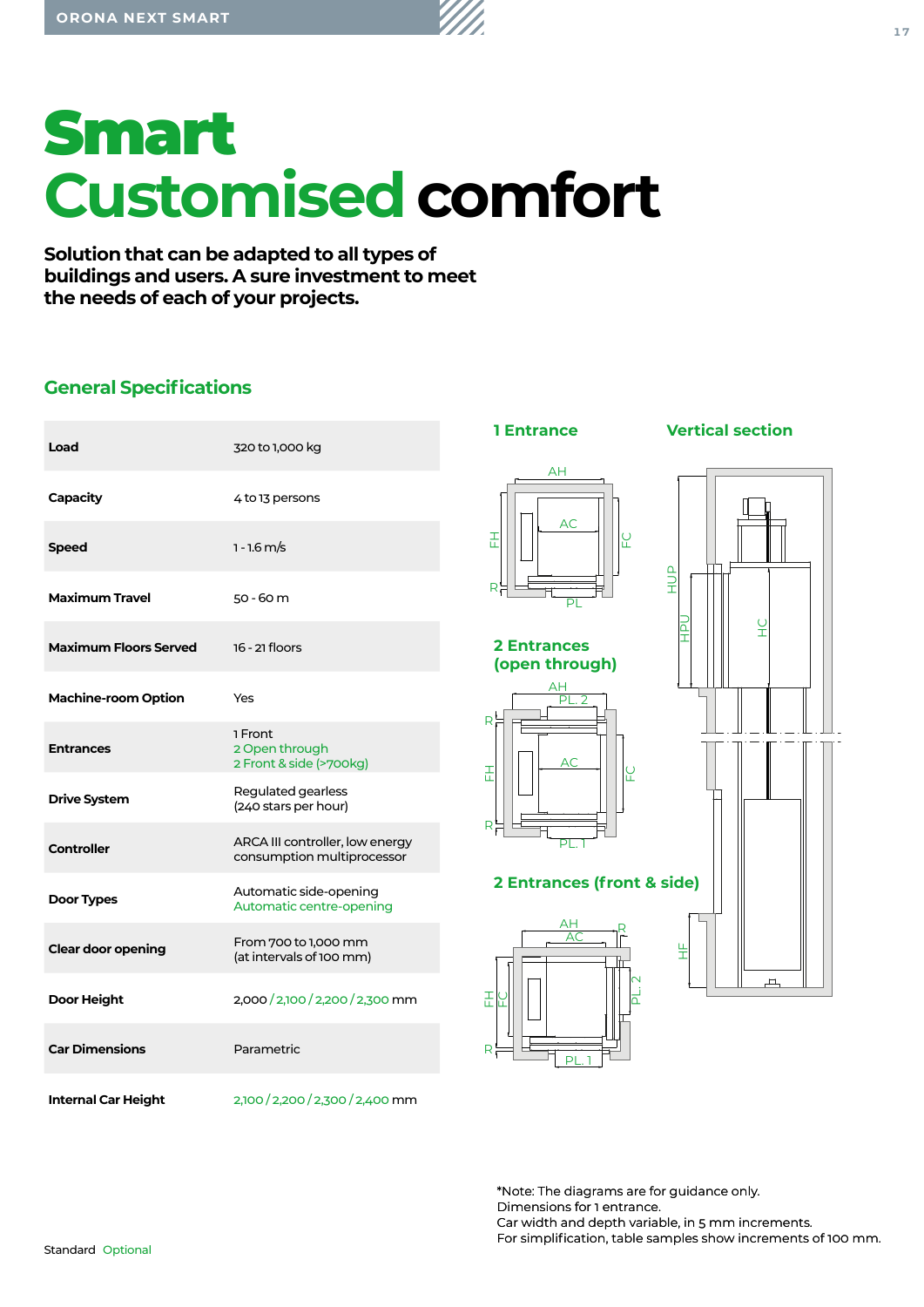# **Customised solution, examples of dimensions\***

|                        |                       |           |                    |                           |                                      |                                          |                               | Lift Shaft <sup>o</sup> (mm)     |                          |                                   |                          |                    |                              |  |
|------------------------|-----------------------|-----------|--------------------|---------------------------|--------------------------------------|------------------------------------------|-------------------------------|----------------------------------|--------------------------|-----------------------------------|--------------------------|--------------------|------------------------------|--|
| <b>Load / Capacity</b> |                       |           |                    | Car (mm)                  |                                      |                                          |                               | Two-panel side-<br>opening doors |                          | 2-panel central-<br>opening doors |                          |                    |                              |  |
| <b>Speed</b>           | កកក<br><b>Persons</b> | Q<br>Load | <b>AC</b><br>Width | <b>FC</b><br><b>Depth</b> | <b>PL</b><br><b>Clear</b><br>opening | <b>Entrances</b><br><b>Accessibility</b> | No. of<br>entrances           | AH <sup>1</sup><br>Width         | FH <sup>2</sup><br>Depth | AH<br>Width                       | FH <sup>3</sup><br>Depth | <b>HF Pit</b>      | HUP <sup>5</sup><br>Headroom |  |
|                        | 4                     | 320 kg    | 825                | 1,100                     | 700                                  | $\overline{\phantom{a}}$                 | $\mathbf{1}$<br>$2x180^\circ$ | 1,300                            | 1,350<br>1,500           |                                   |                          |                    | 3,400                        |  |
|                        | 6                     | 450 kg    | 1,000              | 1,250                     | 800                                  | Å                                        | 1<br>$2x180^\circ$            | 1,450                            | 1,500<br>1,650           | 1,725                             | 1,450<br>1,550           |                    | 3,400<br>$(3,050)^6$         |  |
| 1 m/s                  | 8                     | 630 kg    | 1,100              | 1,400                     | 900                                  | က္လိ                                     | 1<br>$2x180^\circ$            | 1,600                            | 1,675<br>1,850           | 1,925                             | 1,625<br>1,750           | 1,000<br>$(830)^4$ |                              |  |
|                        | 10                    | 800 kg    | 1,3507             | 1,400                     | 900                                  |                                          | $\mathbf{1}$<br>$2x180^\circ$ | 1,825                            | 1,675<br>1,850           | 1,925                             | 1,625<br>1,750           |                    |                              |  |
|                        |                       |           |                    |                           |                                      |                                          | $2x90^\circ$                  | 1,970                            | 1,685                    | 1,650                             | 2,045                    |                    |                              |  |
|                        | 13                    | 1,000 kg  | $1,600^8$          | $1,400^8$                 | 1,000                                | م<br>و                                   | $\mathbf{1}$<br>$2x180^\circ$ | 2,075                            | 1,675<br>1,850           | 2,150                             | 1,625<br>1,750           |                    |                              |  |
|                        |                       |           |                    |                           |                                      | $\overline{\phantom{a}}$                 | $2x90^\circ$                  | 2,045                            | 1,885                    | $\overline{\phantom{a}}$          |                          |                    |                              |  |
|                        |                       |           | 1,100              | 2,100                     | $1,000^9$                            | م<br>و                                   | <b>L</b><br>2x180°            | 1,775                            | 2,375<br>2,550           | 2,125                             | 2,300<br>2,400           |                    |                              |  |
|                        |                       |           |                    |                           |                                      | $\overline{\phantom{a}}$                 | $2x90^\circ$                  | 1,745                            | 2,385                    | $\overline{\phantom{a}}$          | $\overline{\phantom{a}}$ |                    |                              |  |
|                        | 4                     | 320 kg    | 825                | 1,100                     | 700                                  | $\overline{\phantom{a}}$                 | $\mathbf{1}$<br>$2x180^\circ$ | 1,325                            | 1,350<br>1,500           | $\overline{\phantom{a}}$          | $\overline{\phantom{a}}$ | 1,120              | 3,550                        |  |
|                        | 6                     | 450 kg    | 1,000              | 1,250                     | 800                                  | Å                                        | 1<br>$2x180^\circ$            | 1,475                            | 1,500<br>1,650           | 1,725                             | 1,450<br>1,550           |                    |                              |  |
| $1.6 \text{ m/s}$      | 8                     | 630 kg    | 1,100              | 1,400                     | 900                                  |                                          | ı<br>2x180°                   | 1,625                            | 1,675<br>1,850           | 1,925                             | 1,625<br>1,750           |                    |                              |  |
|                        | 10                    | 800 kg    | 1,350              | 1,400                     | 900                                  | က္လိ                                     | L<br>$2x180^\circ$            | 1,850                            | 1,675<br>1,850           | 1,925                             | 1,625<br>1,750           |                    |                              |  |
|                        | 13                    | 1,000 kg  | 1,600              | 1,400                     | 1,000                                |                                          |                               | $\mathbf{1}$<br>$2x180^\circ$    | 2,100                    | 1,675<br>1,850                    | 2,175                    | 1,625<br>1,750     |                              |  |
|                        |                       |           | 1,100              | 2,100                     | 1,000                                |                                          | $\mathbf{1}$<br>$2x180^\circ$ | 1,775                            | 2,375<br>2,550           | 2,125                             | 2,300<br>2,400           |                    |                              |  |

0 Minimum plumb measurements.

1 Accessible space below the pit (Counterweight with safety gear), add 115 mm to AH.

2 R=60 mm, lift shaft depth with 2-panel side-opening doors, resting 60 mm on the landing.

- 3 R=40 mm, lift shaft depth with 2-panel centre-opening doors, resting 40 mm .
- 4 HF reduced pit optional 830 mm.
- 5 Minimum HUP for internal car height (HC) of 2,100 mm.

6 HUP optional reduced (HUP=HC+900). Consult availability of car dimensions. For 700 to 1000 kg cars, cases without safety room EN81-21, minimum HUP of 2750 mm internal car height (HC) of 2100 mm. Available HUP of 2650 mm with internal car height (HC) of 2000 mm.

- 7 For 800 Kg to 90º AC 1,325 mm.
- 8 For 1,000 Kg to 90º AC 1,400 mm FC 1,600 mm.
- 9 For 1,000 Kg to 90º PL 900 mm.

\* The information is not contractually binding and is subject to the conditions of the shaft

| Car width |                                 |                                                             |    |    |                |    |    |    |    |    |       |     |  |                                         |  |  |  |
|-----------|---------------------------------|-------------------------------------------------------------|----|----|----------------|----|----|----|----|----|-------|-----|--|-----------------------------------------|--|--|--|
|           |                                 |                                                             |    |    |                |    |    | 13 | 12 |    | 1,600 |     |  |                                         |  |  |  |
|           |                                 |                                                             |    |    |                |    | 13 | 13 | 11 |    | 1,500 |     |  |                                         |  |  |  |
|           |                                 |                                                             |    |    |                | 13 | 13 | 12 | 11 | 10 | 1,400 |     |  |                                         |  |  |  |
|           |                                 |                                                             |    |    | 13             | 12 | 11 | 10 | 9  | 8  | 1,300 |     |  |                                         |  |  |  |
|           |                                 |                                                             | 13 | 13 | 12             | 11 | 10 | 9  | 9  | 8  | 1,200 |     |  |                                         |  |  |  |
|           | 13                              | 13                                                          | 12 | 11 | $\overline{1}$ | 10 | 9  | 8  | 8  |    | 1,100 |     |  |                                         |  |  |  |
|           | 12                              | 12                                                          | 11 | 10 | 10             | 9  | 8  |    |    |    | 1,000 |     |  |                                         |  |  |  |
|           | 11                              | 10                                                          | 10 | 9  | 8              | 8  |    |    |    |    | 900   |     |  |                                         |  |  |  |
|           |                                 | 2,100 2,000 1,900 1,800 1,700 1,600 1,500 1,400 1,300 1,200 |    |    |                |    |    |    |    |    | mm    | 800 |  | 900 1,000 1,100 1,200 1,300 1,400 1,500 |  |  |  |
|           | Car depth<br>Clear door opening |                                                             |    |    |                |    |    |    |    |    |       |     |  |                                         |  |  |  |

# **Customised car dimensions**